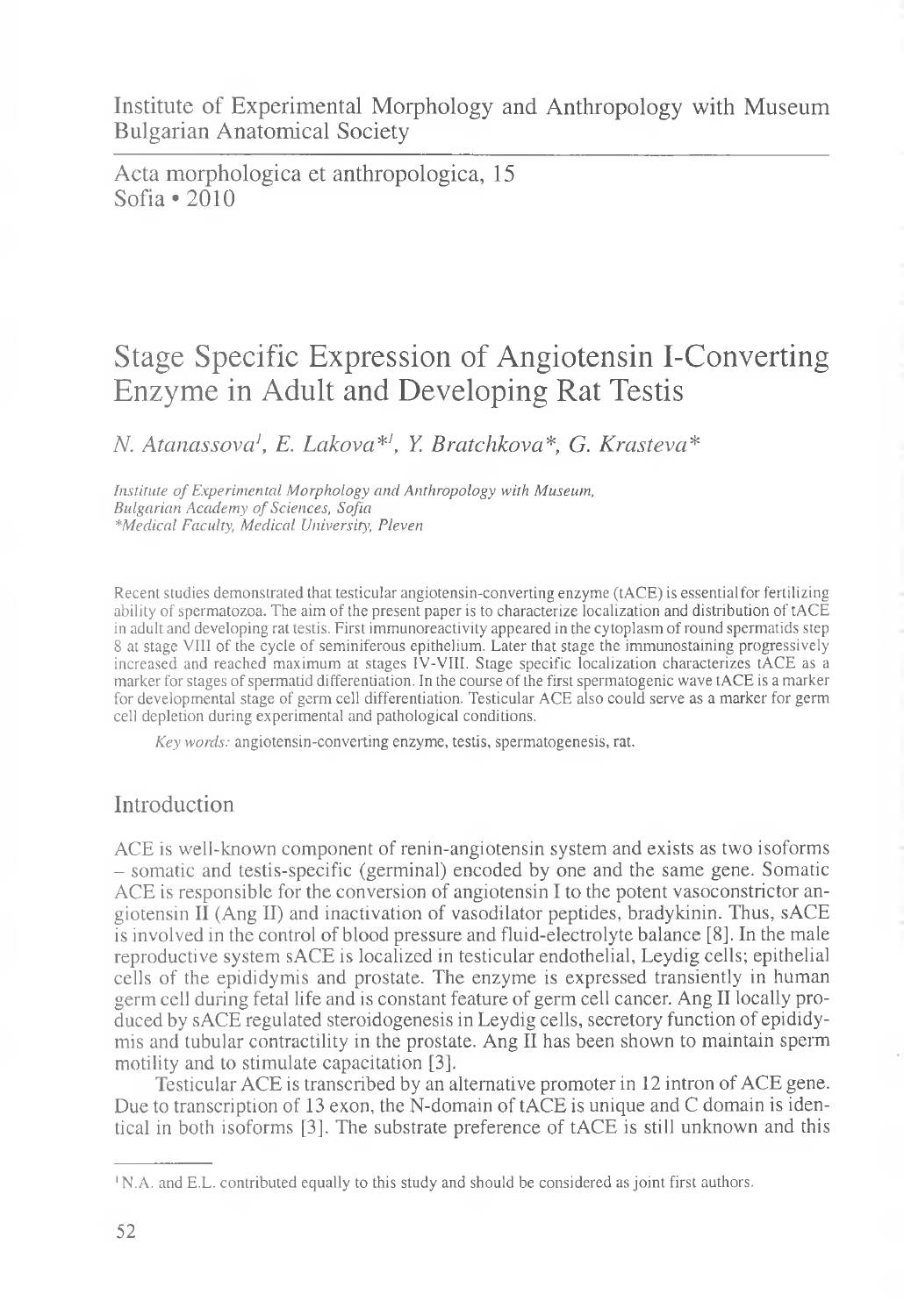isoenzyme does not generate Ang II. Testicular ACE has been shown to play an essential role in the control of male reproduction [4] . Dipeptidase activity of tACE was identified as factor of sperm-zona pellucida binding [1]. On the other hand. tACE acts as releasing factor for some GPI proteins anchored on spermatozoa membrane and necessary for fertilization [6]. Based on these findings, it can be suggested that tACE may serve as marker of fertilizing ability of spermatozoa.

Testicular ACE is expressed in spermatids and spermatozoa in human and mice; in rat it is hormone dependent [11]. Consisting data on the expression of tACE in rat testis are lacking. On the other hand, rat provides various experimental models for investigation of hormonal regulation of different factors involved in spermatogenesis. In this respect the current study aimed to characterize specific pattern of localization of tACE in adult and developing rat testis.

#### Materials and Methods

**Immunohistochemistry for tACE.** Dewaxed and rehydrated 5 µm sections were subjected to antigen retrieval in 0.01 M Citrate buffer, pH 6 at 95°C for 5 min water bath. For endogenous peroxidase block, slides were incubated in  $3\%$  H<sub>2</sub>O<sub>2</sub> in methanol for 5 min at RT. Then, they were blocked for 1 hour in 1.5% donkey serum in PBS. Primary antibody against ACE (1:500) was applied for 30 min at  $37^{\circ}$ C. After that goat biotinylated secondary antibody-ABC staining system was applied and liquid DAB was used as chromogen.

#### Results

Immunohistochemical analysis revealed stage-specific pattern of tACE expression in postmeiotic germ cells. First faint immunoreactivity appeared in the cytoplasm of round spermatids step 8 (stage VIII of the cycle) in a round shape manner (Fig. 1A, table 1). Weak intensity was found in elongating spermatids step 9 at stage IX of the cycle of seminiferous epithelium. Later that stage the immunostaining progressively increased and was located in caudally organized cytoplasm of elongating spermatids. Medium intensity of reaction was observed in spermatids stepl0-ll at stages X-XI of the cycle of seminiferous epithelium (Fig. IB). Immunoexpression became strong later than steps 12 of spermiogenesis (stage XII of the cycle; Fig. 1C) and reached maximum in steps 17 19 (stages IV-VIII of the cycle; Fig.ID). Strong immunoreactivity was confined to residual bodies that were numerous in the lumen of seminiferous tubules at stages VIII-IX of the cycle (Fig. IB). Residual bodies were also found in the basal part of the tubules where they were phagocytosed by Sertoli cells. Flagela of late elongated spermatids step 18-19 were also strongly reactive. No immunoexpression was observed in other germ cell types (spermatogonia, spermatocytes) as well as in somatic cells (peritubular cells, Leydig and Sertoli cells).

In the course of the first spermatogenesis tACE appeared in stage-specific manner. Lack of tACE expression in the testis is due to absence of corresponding type of spermatids. Mid-pubertal testis (28-day-old) is negative for tACE as germ cell development proceeds to stage round spermatids 1-3 step (Fig.IE). In late pubertal testis (42-day-old) spermatogenesis are not completed and proceeds to elongating spermatid 16 step in stage III. Imunoreactivity is observed in all the stages with an exception of stages IV-VI (Fig. IF). Lack of reaction in these stages is due to that elongating spermatids step 17-19 did not appear yet.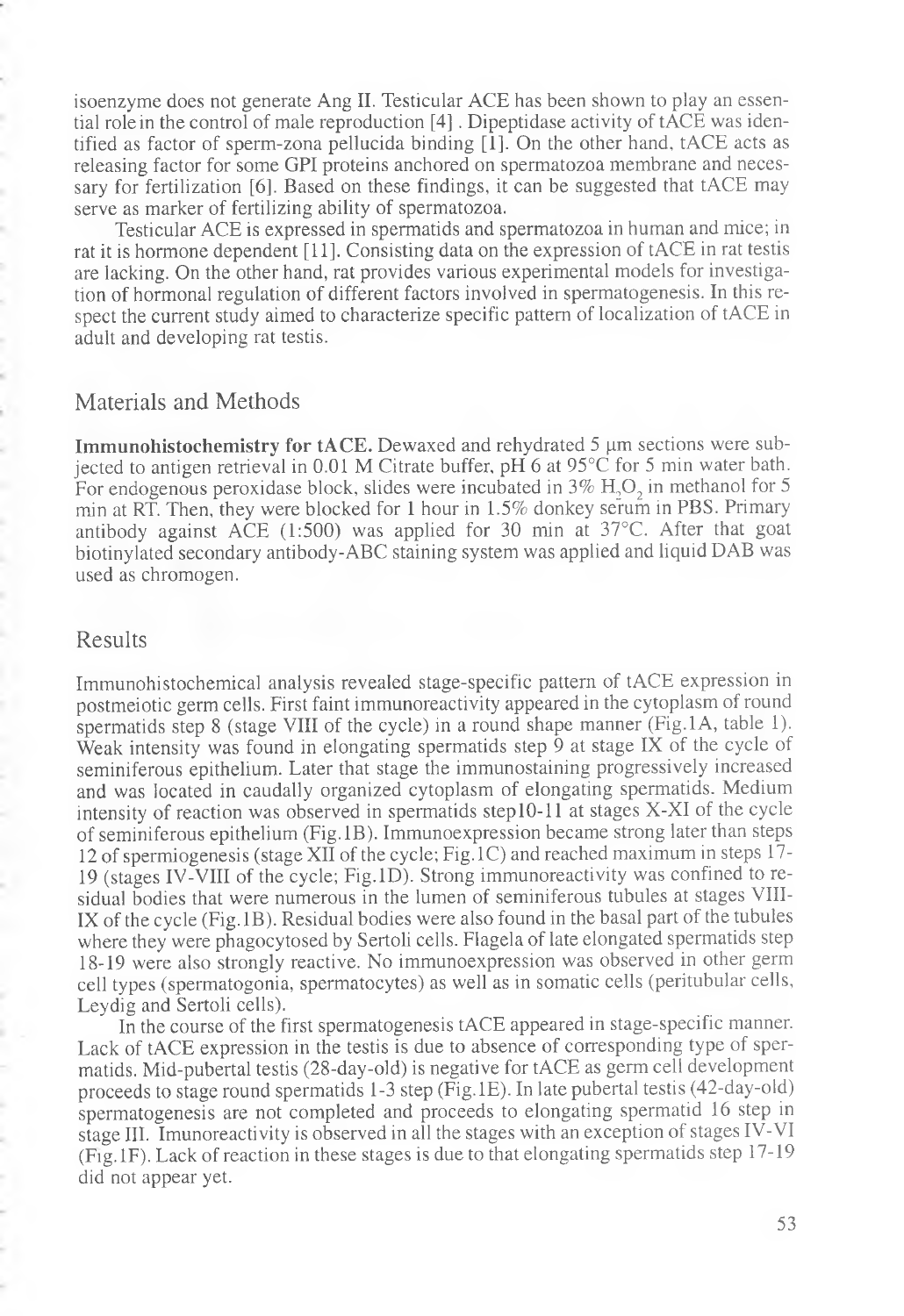

Fig. 1. Stage-specific immunoexpression of tACE in the cytoplasm of differentiating spermatids in adult (A-D) and developing (E-F) rats. Note the minimal intensity at step 8 and maximal intensity at step 19 of spermiogenesis, both at stage VIII of the spermatogenic cycle. Residual bodies are strongly positive (long arrow). Reaction product in the cytoplasm of elongating spermatids is denoted by short arrows. Negative reaction in 28-day-old rat as germ cell development proceeds to stage round spermatids 1-3 steps (asterisks) in early stages (e); late stage is identified by first and second meiotic divisions (arrowheads). In 42-day-old rat spermatogenesis are not completed and proceeds to elongating spermatids 16 step in stage III. Immunoreactivity is observed in all the stages with an exception of stages IV-VI as elongating spermatids steps 17-19 did not appear yet. Scale bar -  $50 \mu$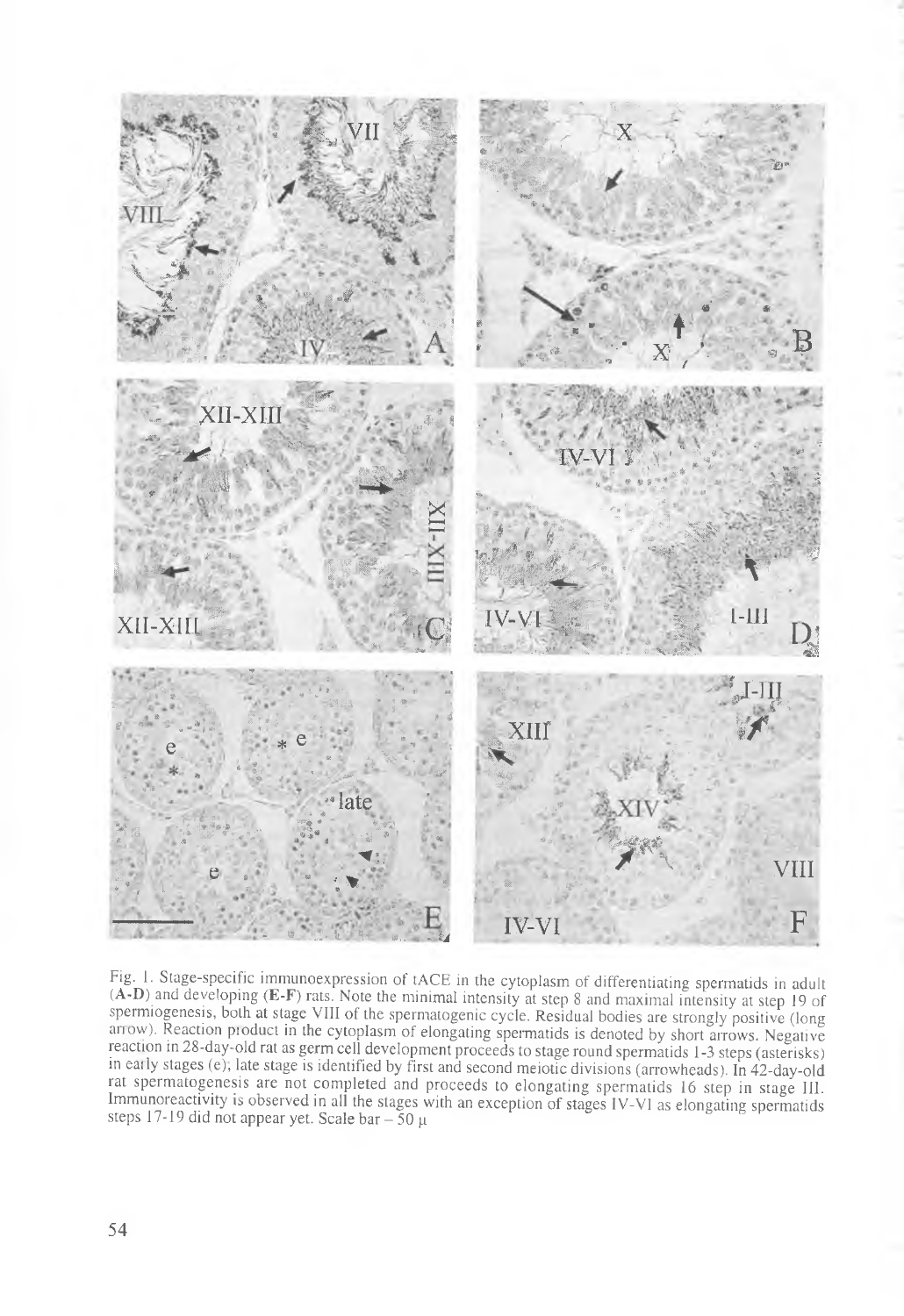|              |         |       | Stages of the seminiferous epithelium |   |                         |              |           |              |
|--------------|---------|-------|---------------------------------------|---|-------------------------|--------------|-----------|--------------|
|              |         |       |                                       |   | Steps of spermiogenesis |              |           |              |
|              | VH      |       | VIII                                  |   | X-XI                    | XII-XIV      | $I-III$   | <b>IV-VI</b> |
| $\sqrt{2}$   | 1 Q     |       |                                       | O | $10 - 11$               | $12 - 14$    | $15 - 16$ | $17 - 18$    |
| <b>START</b> |         | $-/+$ |                                       |   | $^{++}$                 | $+ +/ + + +$ | $+++$     | ++++         |
|              | $++++-$ |       | $+++++$                               |   |                         |              |           |              |

Table 1. Semiquantitative evaluation of tACE immunoexpression at the stages of the seminiferous epithelium and steps of spermiogenesis in adult rats

## Discussion

The role of tACE in male reproduction and fertilization is proved by knockout models in mice lacking ACE gene [2]. ACE null mice lacking both somatic and testicular ACE are infertile independently of normal testis weight, normal sperm count and morphology. Infertility is due to poor sperm migration in the oviduct and failure to bind zona pellucida. Mutants exhibit also low blood pressure and renal dysfunction. The expression of transgenic sACE exclusively in vascular endothelial cells of ACE-null mice restores blood pressure, but male mice remain sterile, indicated that sACE cannot substitute for tACE in supporting male fertility [5]. Interestingly, expression of testicular ACE in ACE null mice restored fertility.

The present study demonstrated stage-specific expression of tACE in the cytoplasm of male germ cells of 16-week-old normal Wistar rats. Gradual increase of immunostaining was evident from step 8 to step 19 of spermiogenesis. With one exception our results are consistent with data by S i b o n y et al. [10] in 8-10-week-old Sprague-Dawley rats. Discrepancy is related to weaker immunoreactivity in elongating spermatids at steps 15-17 compared to earlier steps. As a result gradual increased immunoexpression of tACE during spermiogenesis is not observed. In another study by L a n g f o r d et al. [7] tACE immunoreactivity in mouse testis was detected later than step 10 spermatids. The differences between our data and those by both author groups could be explained by using different antibodies against the portion common to the testicular and somatic ACE isoforms. Species-specific expression of tACE was demonstrated in human testis where reaction was found only in adluminal membranes of postmeiotic germ cells later than step 3 round spermatids [9] corresponding to step 7 round spermatids in rat.

Stage specificity of tACE localization during spermatogenic cycle characterizes tACE as a good marker for stages of spermatid differentiation. Expression of tACE starts and reaches maximum in androgen dependent stage VIII of the spermatogenic cycle that implies androgen regulation of enzyme production in postmeiotic germ cells. In this respect, future investigations involving proper experimental models for androgen ablation is needed and such studies are in progress by our group.

Localization pattern of tACE revealed the importance of elongation phase of spermatids in male germ cell differentiation with respect to gene expression and not only to morphological modifications. Expression of tACE in postmeiotic germ cells is an example for specific gene activation/translation during spermiogenesis. In the course of the first spermatogenic wave tACE is a marker for developmental stage of germ cell differentiation. Testicular ACE also could serve as a marker for germ cell depletion during experimental and pathological conditions.

*Acknowledgements.* We thank Mrs Tereza Dineva for technical assistance. This study was supported by a grant 9/2006 from Medical University of Pleven.